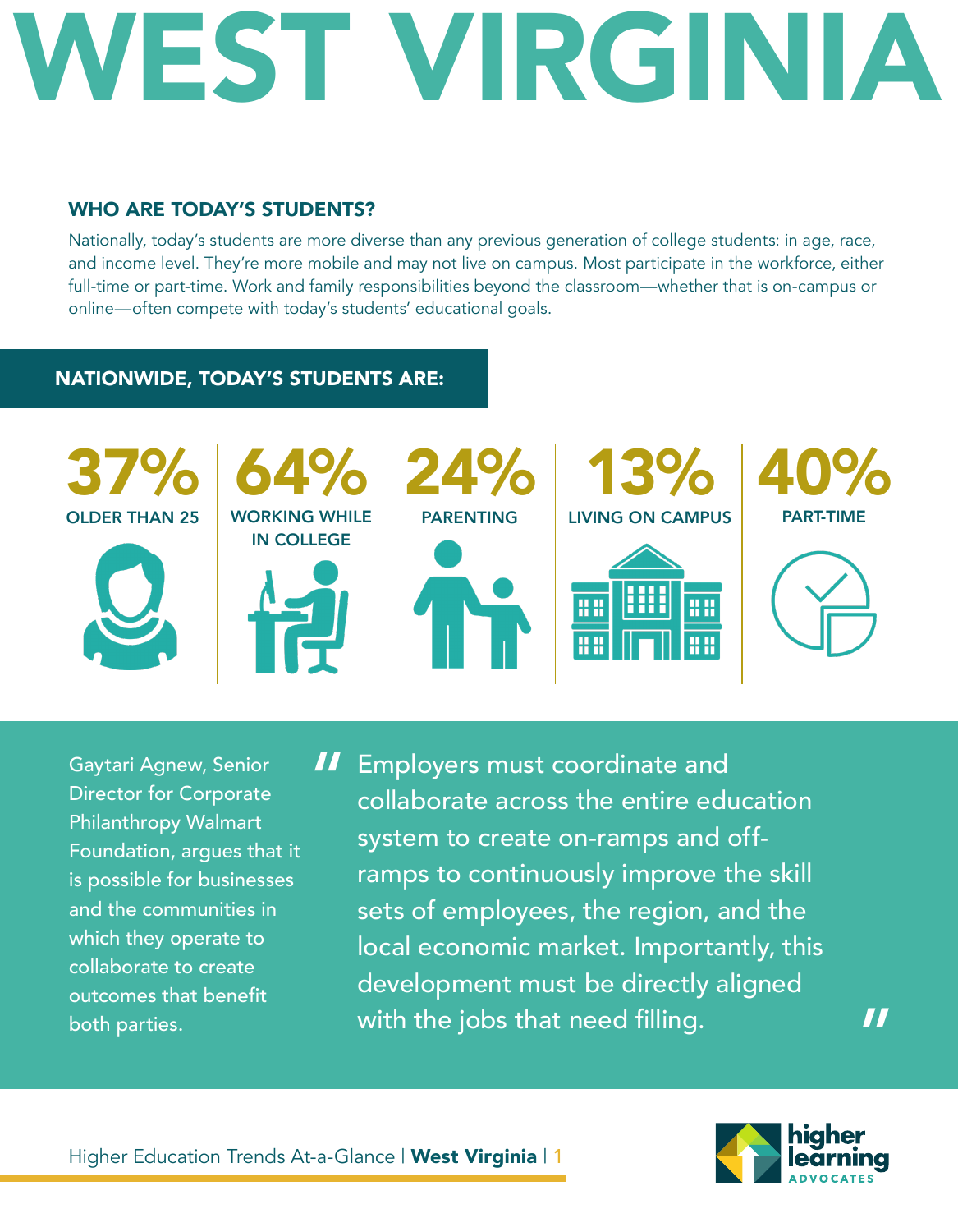### SNAPSHOT: How do West Virginia's numbers stack up?

To better understand how West Virginia compares to the national higher education landscape, look to the data below detailing trends in enrollment, federal student aid, tuition and fees, earnings, and attainment comparing national and state level data.

ENROLLMENT

West Virginia's Fall Student Enrollment, 2017

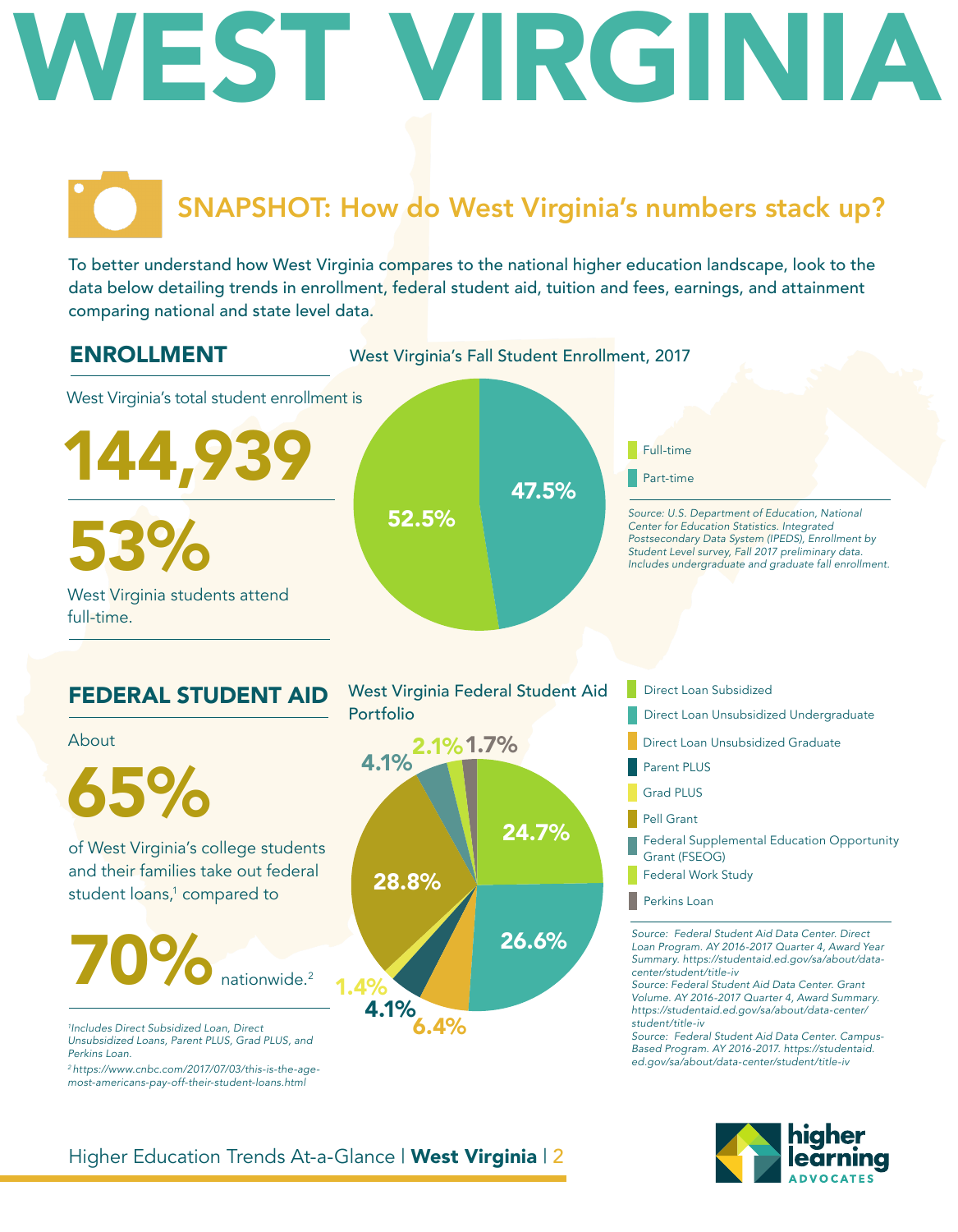### SNAPSHOT: How do West Virginia's numbers stack up?

Average Tuition & Fees | 2018-2019

#### TUITION & FEES

West Virginia's institutions of higher education tuition & fees are below the national average at public four-year institutions.

*Source: College Board. Trends in College Pricing 2018. Figure 5 and 6. https://trends.collegeboard. org/college-pricing*

*Source: College Board. Average Tuition and Fees and Room and Board in Current Dollars, 2017-18 and 2018-19.*

*https://trends.collegeboard.org/college-pricing/* figures-tables/average-published-undergraduate*charges-sector-2018-19*



#### Percentage of Degrees & Certificates Awarded | 2016-2017



#### ATTAINMENT

In 2016-2017, about-average rates of West Virginia students obtained postsecondary degrees and credentials compared to the rest of the nation.

*Source: U.S. Department of Education, National Center for Education Statistics. Integrated Postsecondary Education Data System (IPEDS), Completions Survey by Gender, 2016-2017 academic year. Source: Ginder, S.A., Kelly-Reid, J.E., and Mann, F.B. (2018). Postsecondary Institutions and Cost of Attendance in 2017– 18; Degrees and Other Awards Conferred, 2016–17; and 12-Month Enrollment, 2016–17: First Look (Provisional Data) (NCES 2018-060rev). U.S. Department of Education. Washington, DC: National Center for Education Statistics. Retrieved November 2018 from https://nces.ed.gov/pubs2018/2018060REV.pdf* Note: Certificates only include less than one year and at

*least one year but less than 4 years.* 

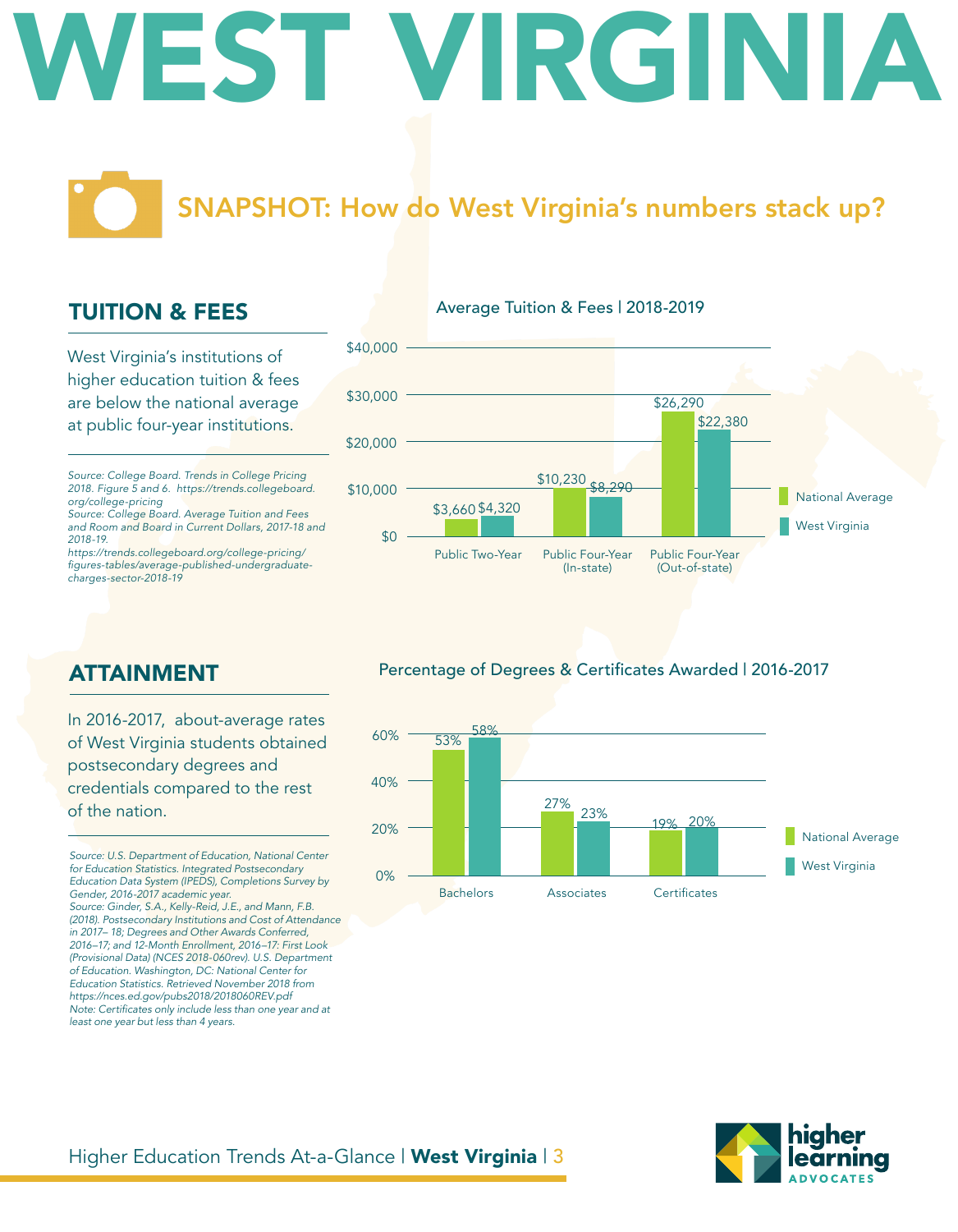### SNAPSHOT: How do West Virginia's numbers stack up?

#### ATTAINMENT *continued*

West Virginia Education Levels for Residents Ages 25-64

As of February 2019,

 $36.4\%$  13.5%

of West Virginia residents ages 25- 64 have obtained a certificate or postsecondary degree.

#### NATIONALLY,

47.6%

of Americans ages 25-64 have obtained a certificate or postsecondary degree.3



Percentage of West Virginia Residents Ages 25-64 with at least an Associate's Degree by Race



*Source: Lumina Foundation. A Stronger Nation. February 22, 2019. http://strongernation.luminafoundation.org/ report/2019/#state/WV*

#### <sup>3</sup>*http://strongernation.luminafoundation.org/ report/2019/#state/WV*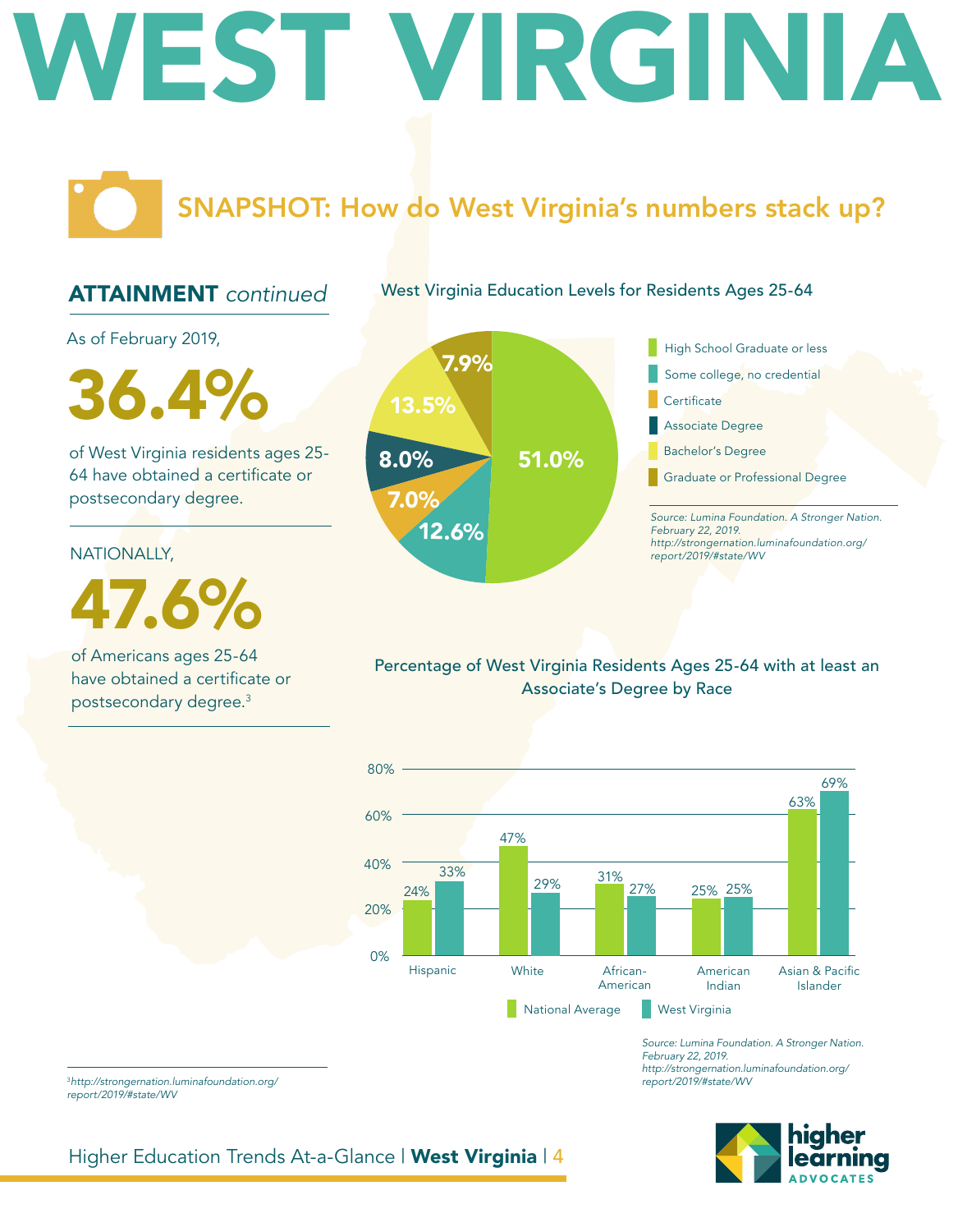### SNAPSHOT: How do West Virginia's numbers stack up?

### EARNINGS AND EMPLOYMENT

Americans who earn a postsecondary degree or credential have higher earnings potential.

*Source: Georgetown University Center for Education*  and Workforce. Certificates: Gateway to Gainful *Employment and College Degrees. https://cew.* georgetown.edu/cew-reports/certificates/

West Virginia workers with higher levels of postsecondary attainment \$60,000 have more earning power than their peers with less than a bachelor's degree. The median earnings of West Virginia residents is below the national average.

*Source: U.S. Census Bureau, Earnings in the Past 12 Months, 2012-2016 American Community Survey 5-Year Estimates.*

https://factfinder.census.gov/faces/tableservices/ *jsf/pages/productview.xhtml?pid=ACS\_09\_5YR\_ S1501&prodType=table*

#### The majority of jobs nationwide in 2020 will require education beyond high school.

*Source: Anthony P. Carnevale, Nicole Smith, and Jeff Strohl. Georgetown Center for Education and Workforce. Recovery: Job Growth and Education Requirements through 2020. June 26, 2013. https://cew.georgetown.edu/cew-reports/ recovery-job-growth-and-education-requirementsthrough-2020/*





#### Median Earnings by Educational Attainment for West Virginia Residents Aged 25 and Over



#### Percentage of Jobs that will Require Postsecondary Education by 2020